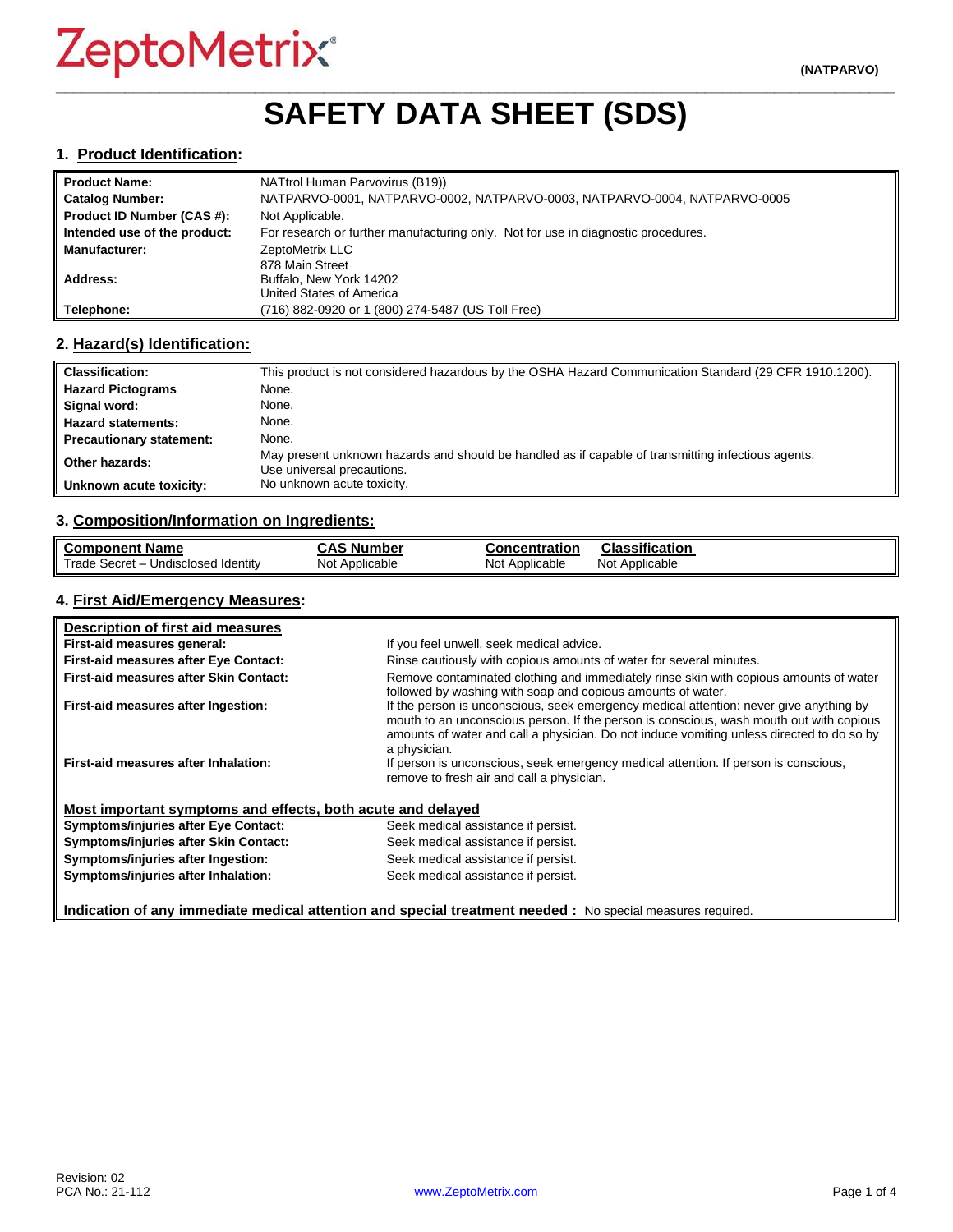# **5. Fire and Explosion Measures:**

| <b>Extinguishing Media</b>                            |                                                                                                                                            |
|-------------------------------------------------------|--------------------------------------------------------------------------------------------------------------------------------------------|
| Suitable extinguishing media:                         | Use an extinguishing agent suitable for the surrounding area.                                                                              |
| Unsuitable extinguishing media:                       | Use an extinguishing agent suitable for the surrounding area.                                                                              |
|                                                       |                                                                                                                                            |
| Special hazards arising from the substance or mixture |                                                                                                                                            |
| Fire hazard:                                          | No known hazards.                                                                                                                          |
| <b>Explosion hazard:</b>                              | No known hazards.                                                                                                                          |
| <b>Reactivity:</b>                                    | No known hazards.                                                                                                                          |
|                                                       |                                                                                                                                            |
| <b>Advice for firefighters</b>                        |                                                                                                                                            |
| <b>Firefighting instructions:</b>                     | Exercise caution when fighting a fire.                                                                                                     |
| Protection during firefighting:                       | Firefighters should wear protective gear. Do not enter fire area without proper protective<br>equipment, including respiratory protection. |

# **6. Accidental Release Measures:**

| Personal precautions, protective equipment and emergency procedures |                                                                                  |  |
|---------------------------------------------------------------------|----------------------------------------------------------------------------------|--|
| General measures:                                                   | Use appropriate personal protective equipment (PPE) and appropriate laboratory   |  |
|                                                                     | procedures.                                                                      |  |
| For non-emergency personnel                                         |                                                                                  |  |
| <b>Protective equipment:</b>                                        | Use appropriate personal protective equipment (PPE).                             |  |
| <b>Emergency procedures:</b>                                        | Use appropriate emergency laboratory procedures.                                 |  |
|                                                                     |                                                                                  |  |
| For emergency responders                                            |                                                                                  |  |
| <b>Protective equipment:</b>                                        | Use appropriate personal protective equipment (PPE).                             |  |
| <b>Emergency procedures:</b>                                        | Use appropriate emergency procedures.                                            |  |
|                                                                     |                                                                                  |  |
| Methods and material for containment and cleaning up                |                                                                                  |  |
| For containment:                                                    | Contain material in accordance to State and Federal regulations.                 |  |
| Methods for cleaning up:                                            | Follow and dispose of material in accordance to State and Federal waste disposal |  |
|                                                                     | regulations.                                                                     |  |

# **7. Handling and Storage:**

| Precautions for safe handling: | Handle in accordance with good laboratory practices and safety procedures. |
|--------------------------------|----------------------------------------------------------------------------|
| <b>Storage conditions:</b>     | Store in a dry and cool place. Keep container closed when not in use.      |
| Incompatible products:         | No Data Available.                                                         |
| Incompatible materials:        | No Data Available.                                                         |
| Storage:                       | Recommended storage temperature 2-8 degrees Celsius.                       |

# **8. Exposure Controls and Personal Protection:**

| Appropriate engineering controls:     | Use universal precautions. Product may present unknown biohazard.                        |
|---------------------------------------|------------------------------------------------------------------------------------------|
| <b>Personal Protective Equipment:</b> | Use laboratory coat, protective gloves, safety glasses and suitable protective clothing. |
| Pictograms:                           |                                                                                          |
| <b>Eye/Face protection:</b>           | Wear in accordance with good laboratory practices and safety procedures.                 |
| Skin and body protection:             | Wear in accordance with good laboratory practices and safety procedures.                 |
| <b>Respiratory protection:</b>        | Wear in accordance with good laboratory practices and safety procedures.                 |
| Hand protection:                      | Wear in accordance with good laboratory practices and safety procedures.                 |
| <b>Mechanical protection:</b>         | Wear in accordance with good laboratory practices and safety procedures.                 |
| Special work practices:               | Follow purchaser's safety program.                                                       |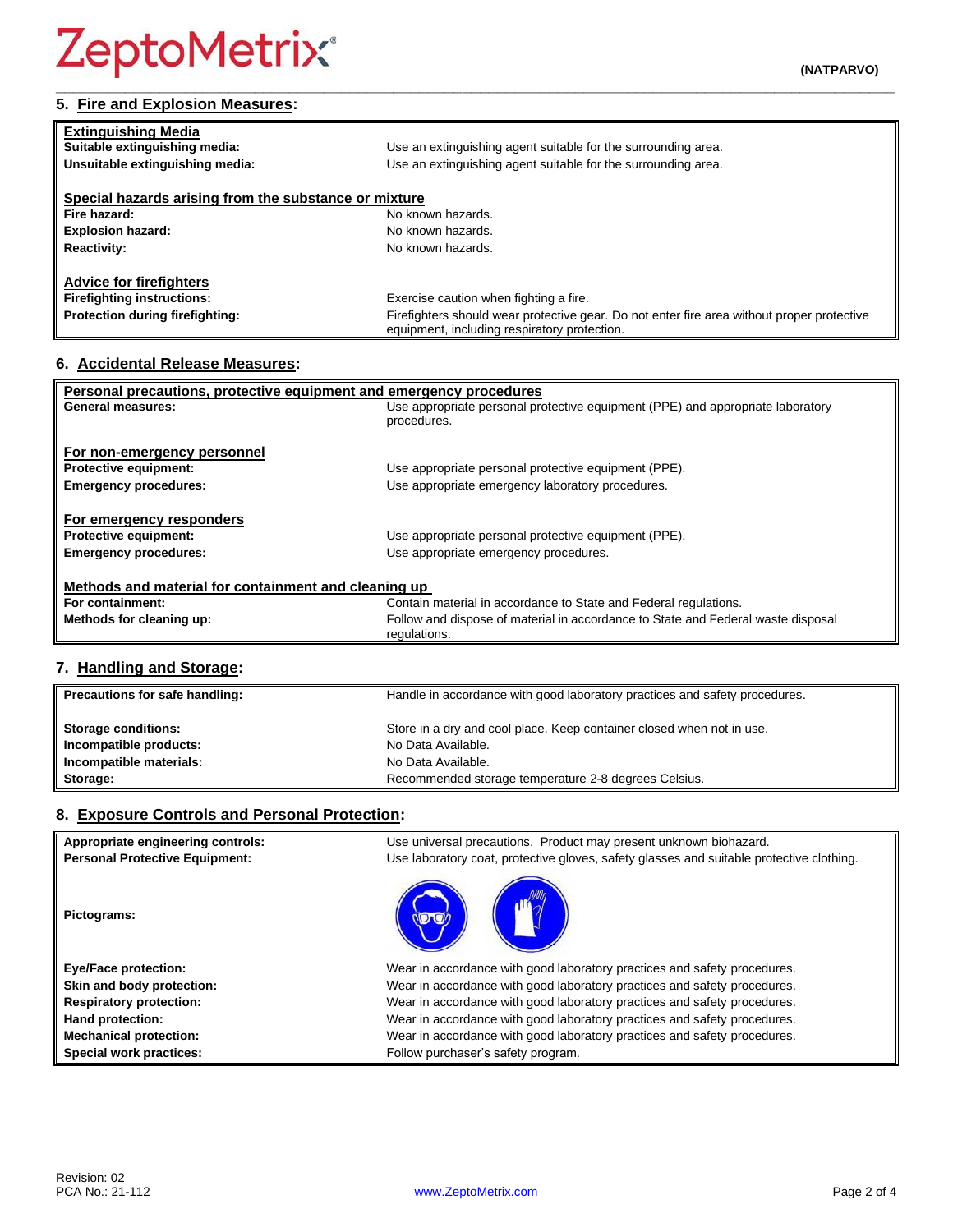#### **\_\_\_\_\_\_\_\_\_\_\_\_\_\_\_\_\_\_\_\_\_\_\_\_\_\_\_\_\_\_\_\_\_\_\_\_\_\_\_\_\_\_\_\_\_\_\_\_\_\_\_\_\_\_\_\_\_\_\_\_\_\_\_\_\_\_\_\_\_\_\_\_\_\_\_\_\_\_\_\_\_\_\_\_\_\_\_\_\_\_\_\_\_\_\_\_\_ 9. Physical and Chemical Properties:**

| <b>Physical State:</b>                        | Liquid at room temperature. |
|-----------------------------------------------|-----------------------------|
| Appearance/color:                             | Clear, pale amber solution. |
| Odor:                                         | No Data Available.          |
| Odor threshold:                               | No Data Available.          |
| pH:                                           | No Data Available.          |
| Melting point/freezing point:                 | No Data Available.          |
| <b>Boiling point:</b>                         | No Data Available.          |
| Flash point:                                  | No Data Available.          |
| <b>Evaporation rate:</b>                      | No Data Available.          |
| <b>Flammability:</b>                          | No Data Available.          |
| Upper/lower flammability or explosive limits: | No Data Available.          |
| Vapor pressure:                               | No Data Available.          |
| Vapor density:                                | No Data Available.          |
| <b>Relative density:</b>                      | No Data Available.          |
| Solubility(ies):                              | No Data Available.          |
| <b>Partition coefficient:</b>                 | No Data Available.          |
| Auto-ignition temperature:                    | No Data Available.          |
| <b>Decomposition temperature:</b>             | No Data Available.          |
| <b>Viscosity:</b>                             | No Data Available.          |
| <b>Other information:</b>                     | No Data Available.          |

# **10. Stability and Reactivity:**

| <b>Reactivity:</b>                  | No Data Available.                                                                                      |
|-------------------------------------|---------------------------------------------------------------------------------------------------------|
| <b>Chemical stability:</b>          | The product is stable.                                                                                  |
| Possibility of hazardous reactions: | Under normal conditions of storage and use, hazardous reactions will not occur.                         |
| <b>Conditions to avoid:</b>         | No Data Available.                                                                                      |
| Incompatible materials:             | No Data Available.                                                                                      |
| Hazardous decomposition products:   | Under normal conditions of storage and use, hazardous decomposition products should<br>not be produced. |

# **11. Toxicological Information:**

| <b>Skin corrosion/irritation:</b>                   | No Data Available. |
|-----------------------------------------------------|--------------------|
| Eye damage/irritation:                              | No Data Available. |
| <b>Respiratory damage/irritation:</b>               | No Data Available. |
| Ingestion damage/irritation:                        | No Data Available. |
| Specific target organ toxicity (single exposure):   | No Data Available. |
| Specific target organ toxicity (repeated exposure): | No Data Available. |
| <b>Numerical measure of toxicity:</b>               | No Data Available. |
| Symptoms/injuries after skin contact:               | No Data Available. |
| Symptoms/injuries after eye contact:                | No Data Available. |
| Symptoms/injuries after inhalation:                 | No Data Available. |
| Symptoms/injuries after ingestion:                  | No Data Available. |

# **12. Ecological Information:**

| <b>Ecotoxicity:</b>            | No Data Available. |
|--------------------------------|--------------------|
| Persistence and degradability: | No Data Available. |
| Bioaccumulative potential:     | No Data Available. |
| <b>Mobility in soil:</b>       | No Data Available. |
| Other adverse effects:         | No Data Available. |

# **13. Disposal Information:**

| <b>Wast</b>                     |                                                                                                              |
|---------------------------------|--------------------------------------------------------------------------------------------------------------|
| dations.<br>aisposar :<br>recon | n accordance to local. State and Federal waste disposal r<br><sup>1</sup> regulations.<br>. of material in : |